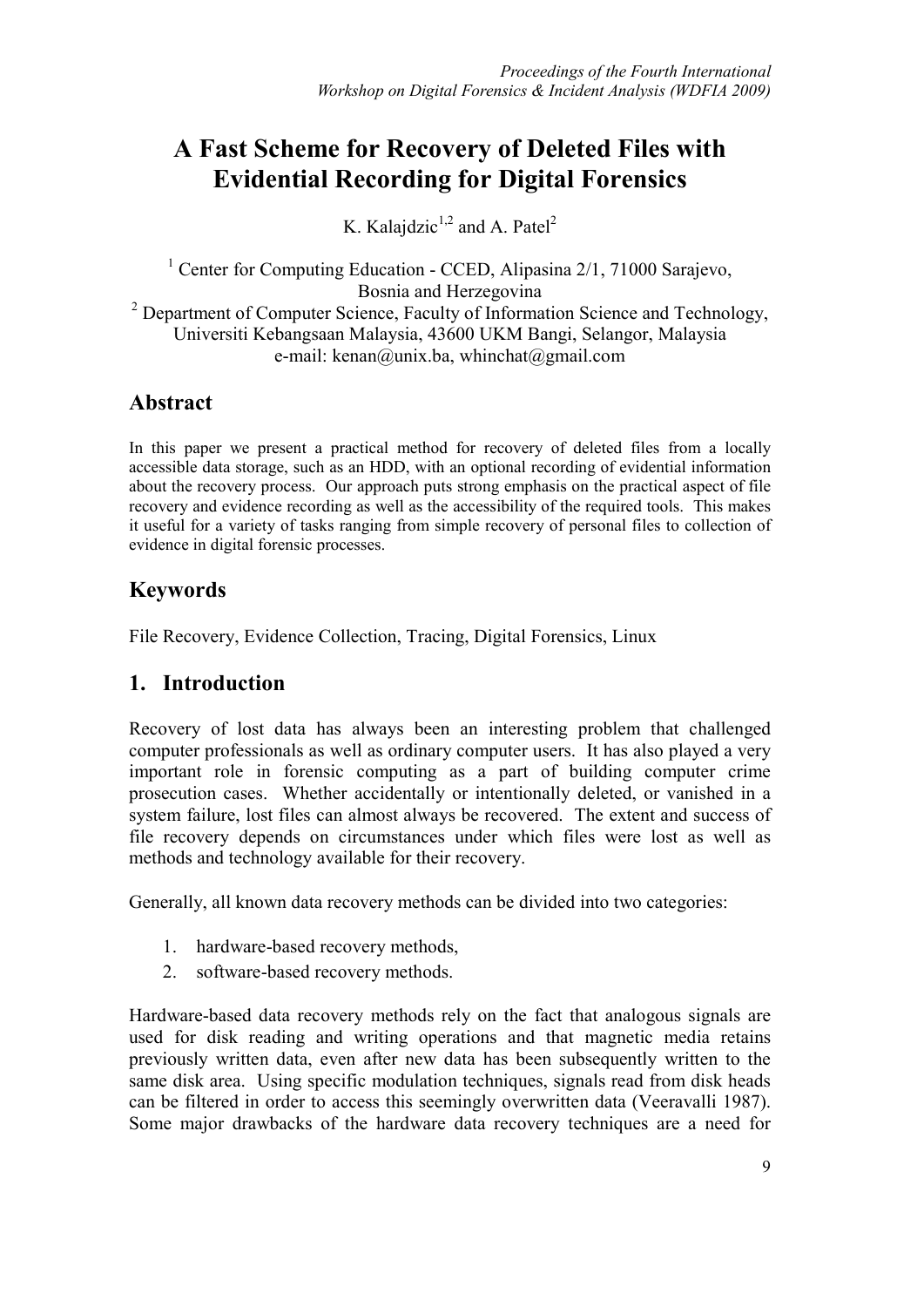special equipment and expertise in working with disks, which makes them infeasible for a majority of computer users.

Software solutions, on the other hand, are more commonly used by individuals and small businesses and can prove very handy for a quick recovery of deleted files. There are three major categories of programs based on software data recovery methods:

- a) programs that rely on the knowledge of the underlying filesystem;
- b) programs which facilitate direct disk access without a specific knowledge of how files are stored on the disk;
- c) programs which combine a) and b).

It is obvious that the first listed category of programs is specific to a particular filesystem from which files are to be recovered. This means that these programs have to understand how to interpret the filesystem metadata. One major advantage of understanding filesystem internals is easier gathering of all data blocks which have been lost through deletion.

In situations when metadata of deleted files has been lost or corrupted, the filesystem cannot provide enough information needed to retrieve lost files. In these cases direct disk access can be used as the last resort to data recovery.

The third and final category of programs for file recovery includes applications which rely on some combination of features provided by the first two described categories.

Most file recovery programs from all three categories record no or very little evidential information about the recovery process. However, in order to be able to use the recovered data in cybercrime investigations in court, the recovery process must be journalized to provide a formal trace of actions taken during data recovery.

# **2. Recovery and Recording Architecture**

10 To make file recovery accessible to a large number of users, we decided to research possibilities of using the basic subset of known UNIX tools available in the default installation of most Linux distributions. Our primary focus are so-called live-CD distributions, like Knoppix (Knoppix Web Site 2009), which can be booted from removable media, such as CD-ROMs and DVD-ROMs. Live-CD distributions present a very convenient means for carrying out data recovery and digital forensics tasks, because they don't require access to local hard disk drives in order to boot the operating system. This guarantees that the data on these hard disks remains unaffected throughout the recovery process. It is important to mention here that recovered files should never be stored onto the same partition from which they are retrieved. Another storage device, such as an external hard disk drive attached to a local USB port or a disk partition on a remote computer accessible through the network, should be used to store them. Live-CD distributions also provide instant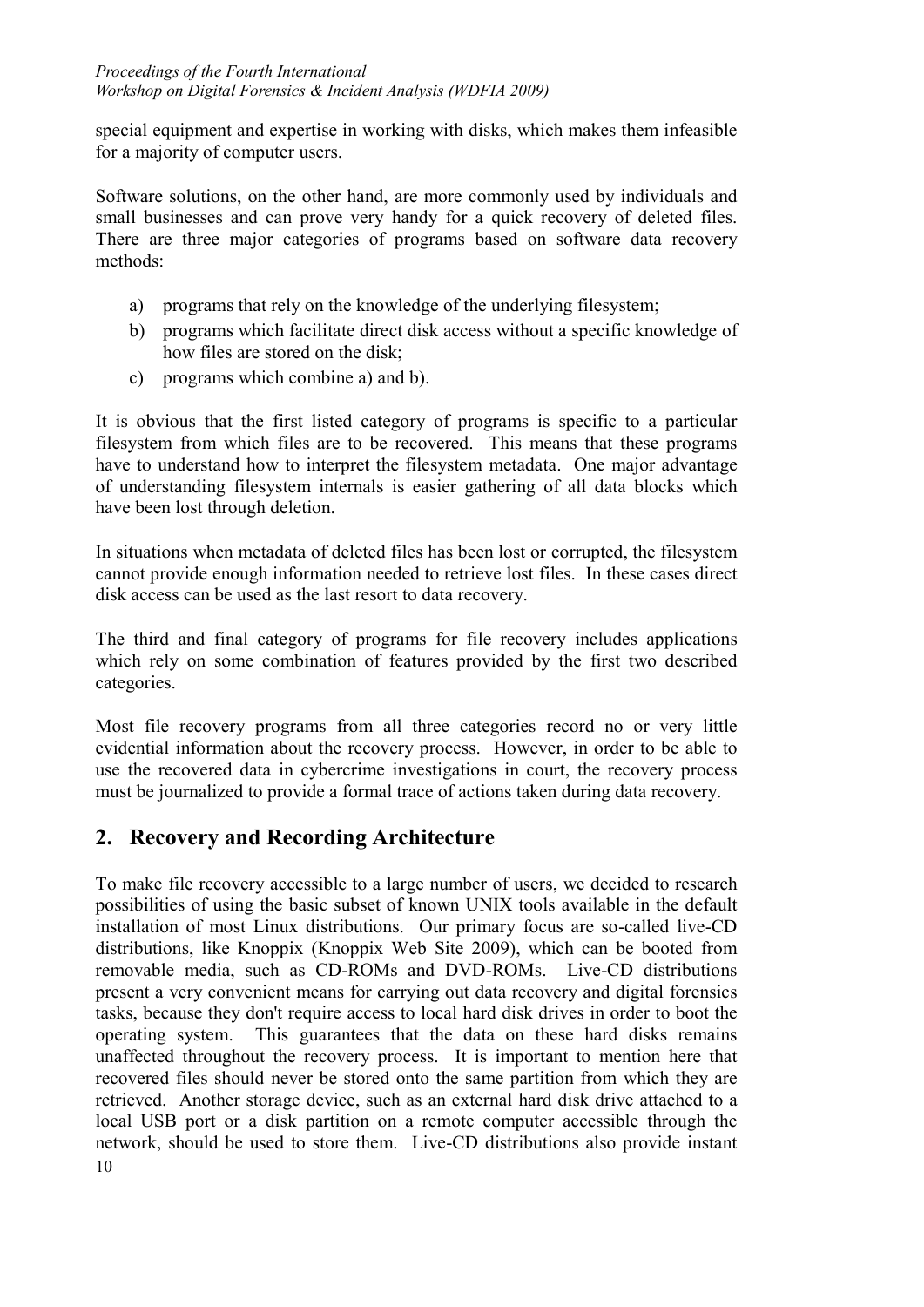administrative access to the system, which is required for carrying out privileged operations that are part of the file recovery process. Despite all the mentioned advantages of live-CD distributions, our method is not limited to these types of systems and is applicable in most Linux and UNIX environments.

The recovery process relies on sequential disk access and the assumption that all blocks belonging to a single file are stored in a continuous series on the disk, as shown in Figure 1. Even though this is not always true, Wietse Venema (Venema 2000) and Dan Farmer (Farmer 2001) show that the attempts made by modern file systems to achieve data locality largely make this assumption reasonable.



**Figure 1: A disk partition with three files stored in series of consecutive disk blocks** 

Data recovery is conducted in two phases. In the first phase we read the contents of the partition which contains files we want to recover. Assuming that the beginning of every file stored on the partition is always aligned with the beginning of a disk block, we try to identify every disk block that might be the initial block of a file.

In the second phase of the file recovery process we read each disk block found during the first phase as well as its subsequent blocks, trying to piece them together and form a recoverable file.

#### **2.1. Phase One - Finding Initial File Blocks**

Most file formats define some sort of a unique signature which is stored at the very beginning of the file in order to identify the file type. This is particularly true of binary file formats. The signature consists of several bits or bytes and is often referred to as the magic number. While reading the contents of the disk, we attempt to find all blocks that contain the beginning of a file, by comparing the first few bytes of each block with the known magic number of the sought file type.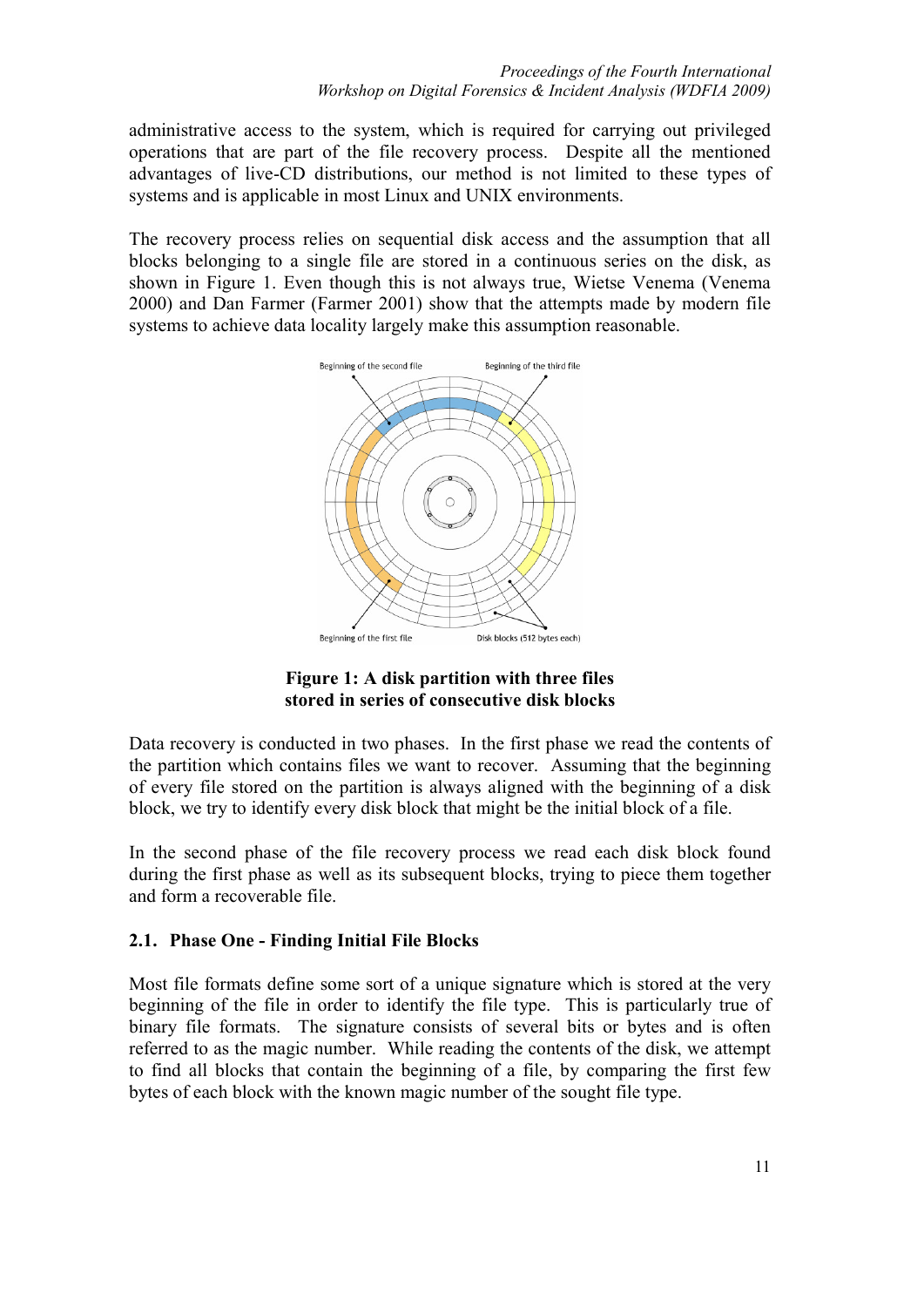This type of comparison could be easily implemented by writing a relatively short C program. Nevertheless, in order to achieve our objective of creating a tool accessible to as many users as possible, we look for alternative ways to accomplish the same task by using already available Linux tools.

All UNIX and Linux systems have a well-known utility called file, which uses a large database of magic numbers and relies on some smart techniques to identify various types of files. One possibility to find the beginning of a file stored on a disk would be to use this utility to look for known magic numbers within each disk block. Even though this approach relies on common UNIX tools, and thus complies with our objective, it introduces a large overhead.

By concentrating on a small subset of interesting file types we were able to develop a much more efficient solution for finding initial file blocks. A tool called od, which stands for *octal dump*, plays a very important role in this process. It enables us to generate a textual dump of binary data in various formats. Since devices are accessible as files in UNIX systems, od can be used to easily dump the raw contents of a local disk or a partition. Converting the binary contents of the partition into an equivalent textual representation opens a possibility to use many well-known UNIX tools which operate on text files. One of these tools, used for searching textual content based on regular expressions is called grep.

We can use grep to search for magic numbers of interesting file types inside the hexadecimal dump of a partition in order to obtain a list of disk blocks which represent initial blocks of files that we are looking for. To ease this procedure, od is instructed to display a dump of 512 bytes per line, resulting in a direct mapping of disk blocks into lines of od output. Assuming that a new file always starts at the beginning of a disk block, grep only needs to look for the magic number within the first several bytes of each line.

Let us assume that we want to search for JPEG images stored on a disk accessible through the device file /dev/sda. The magic number of a JPEG image file is a two-byte sequence 0xff 0xd8. To find all disk blocks of /dev/sda, which begin with this sequence, we use the following combination of  $od$  and  $q$  rep commands:

#### **od -Ad -tx1 -w512 /dev/sda | grep '^[^ ]\* ff d8'**

With the given combination of options,  $od$  is instructed to generate a hexadecimal dump of 512 bytes of data per line of output, with addresses in decimal base. Using a pipe, the output of od is passed as input to grep, which filters it by displaying only lines containing data that begins with the sought two-byte sequence,  $0 \times f f$  $0 \times d8$ . The output of grep contains a dump of all blocks that might potentially hold the beginning of JPEG images.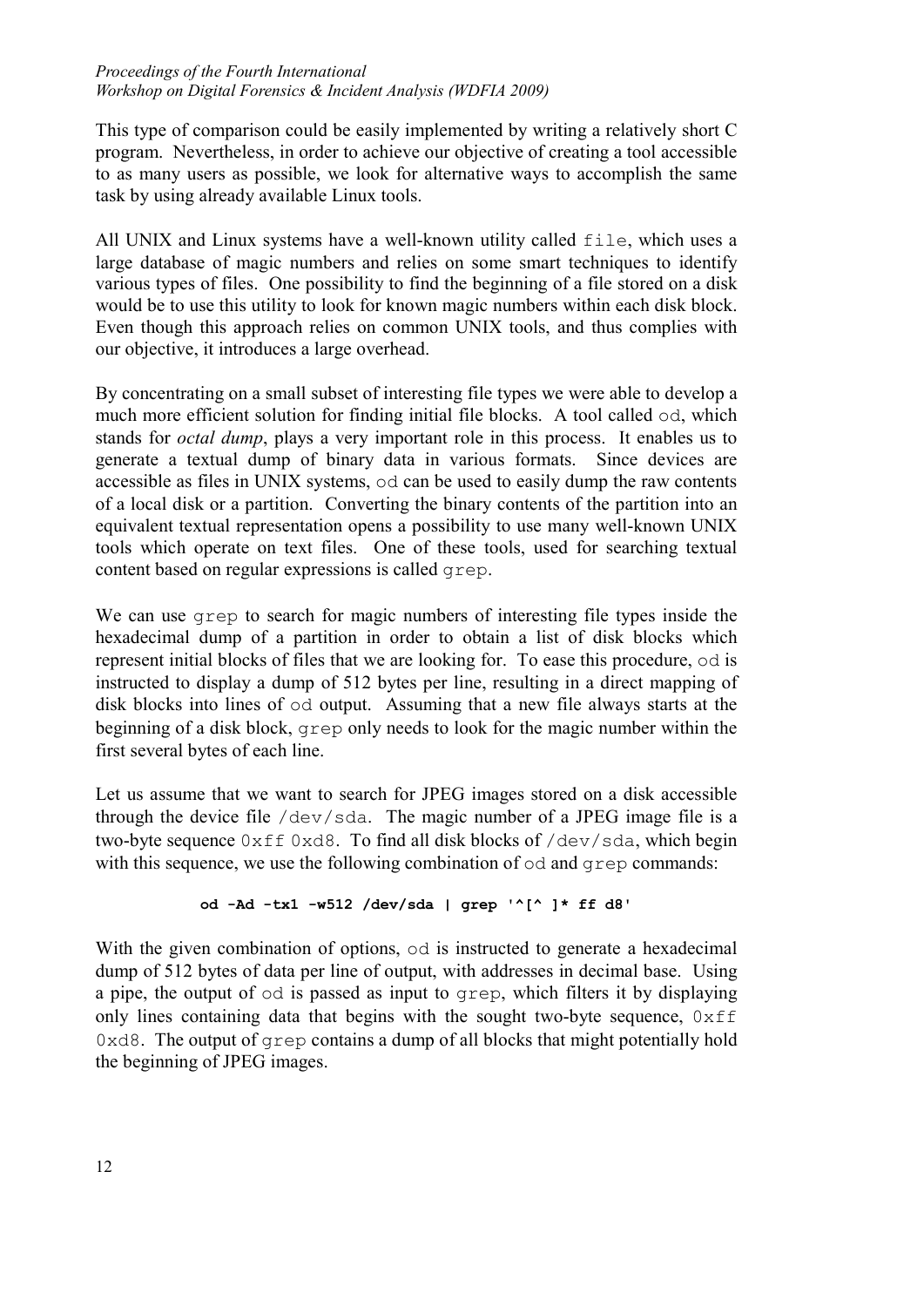**|------------- dump for 512 bytes -------------| 0512000 ff d8** ff e0 8d b2 b4 e7 1d 7c 8c 13 78 41 ... b2 **0522240 ff d8** fe e1 d1 bc 45 69 9d 83 90 f3 ea 13 ... 9b **0644608 ff d8** b3 7a be fc c3 9e ce 45 91 4d a9 3e ... 11 ...

#### **Listing 1: Hexadecimal dump of disk blocks beginning with the JPEG magic number 0xff 0xd8**

The most interesting piece of information within each line of grep output is contained in the first field. It is the linear address of the particular block of data expressed in bytes. In Listing 1 we see the first three lines generated by combining od and grep. Notice the sequence 0xff 0xd8 at the beginning of each line.

After finding all disk blocks that begin with the JPEG magic number, we can discard the hexadecimal dump of the data, leaving only the first column with addresses.

Since every line of od output contains a dump for 512 bytes of data, addresses in the first column are divisible by 512. More importantly, dividing an address expressed in bytes by 512 gives the ordinal number of the corresponding disk block. In the example shown in Listing 1, the first interesting block of data is found at address **512000**, which corresponds to the disk block **1000**.

#### **2.2. Phase Two - Recovering the Files**

By determining the ordinal number of the disk block which might be the first in a series of consecutive blocks constituting a JPEG image file, we can directly access that series of blocks and try to recover the JPEG image that might be stored within. A tool called dd can be used to seek to a particular block on the disk and start reading data from that point. For instance, to read data from a disk accessible as /dev/sda in 512-byte blocks, skipping the first 1000 blocks, a user would type:

#### **dd if=/dev/sda bs=512 skip=1000**

If the block number 1000 contains the magic number of a JPEG image, the above command provides an easy way to read data stored in block 1000 and all subsequent blocks on the disk. Nevertheless, dd only copies data from the disk to its standard output, without having any notion of its contents. Therefore, we need another tool which is able to determine whether the data copied by  $dd$  is a JPEG image and, if so, where it ends.

Luckily, most Linux distributions come with a set of tools for graphic manipulations known under a common name of *Netpbm* (Netpbm Web Site 2009). These tools operate on images in the *Portable BitMap* format (thus PBM in the name). Since image files are commonly available in other formats, such as GIF, JPEG, PNG or TIFF, Netpbm contains a set of conversion utilities which enable it to work with these popular image file formats.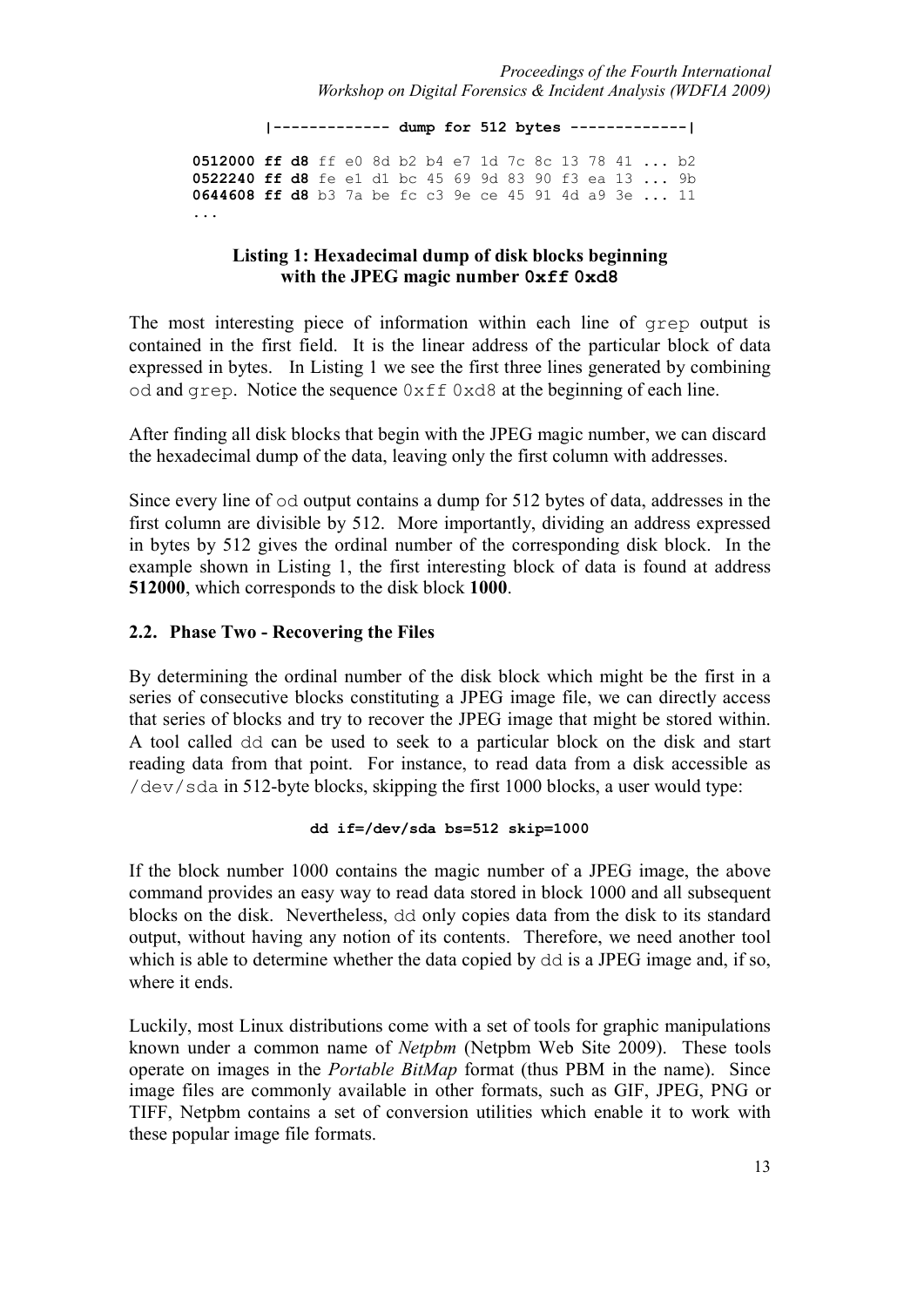The Netpbm tools are designed to behave as data filters, meaning that they read original image data from the standard input and write the result to the standard output. This enables chaining of Netpbm operations by the use of pipes. These tools also behave non-destructively, by leaving the content of the original file unchanged.

The following example illustrates how we can use two Netpbm utilities to attempt a recovery of a JPEG file from a disk location we found during the first phase:

```
dd if=/dev/sda bs=512 skip=1000 | jpegtopnm | ppmtojpeg >out.jpg
```
Using dd, we skip the first 1000 blocks and start reading the data from the block in which we found a JPEG magic number. A Netpbm tool called jpegtopnm determines whether the data sent to it by dd is a valid JPEG image and performs the conversion to a Netpbm format as long as it receives valid JPEG data from dd. As soon as jpegtopnm detects the end of the JPEG file or receives invalid data, it disconnects from the pipe. Consequently, dd stops copying data from the disk, which eventually terminates the recovery process. If a whole JPEG image was contained in the continuous set of blocks read by dd, jpegtopnm will have recovered it and converted it to the Netpbm format. A final conversion back to the JPEG format is performed by another Netbmp tool named ppmtojpeg.

Combining both recovery phases into the following UNIX pipeline results in a greatly simplified procedure:

```
 od -Ad -tx1 -w512 /dev/sda \ 
            | grep '^[^ ]* ff d8' \ 
            | while read OFF REST 
do 
                 dd if=/dev/sda bs=512 skip=$((OFF/512)) \ 
                  | jpegtopnm | ppmtojpeg >/remote/$OFF.jpg 
               done
```
#### **Listing 2: A single pipeline used to recover all JPEG image files from disk /dev/sda and store them in a directory on a remote computer**

#### **2.3. Speed Improvements**

The output generated by od consists of the address field and a series of 512 8-bit hexadecimal values separated by spaces. Given the fact that the dump generated by od is sent through a pipe to grep, a large number of whitespace characters in the od output significantly degrades performance. Fortunately, it is possible to group bytes representing the data in the output, thereby reducing the number of spaces within each line. Bytes can be displayed in groups of two, four or eight, which is equivalent to four, eight and sixteen hexadecimal digits respectively.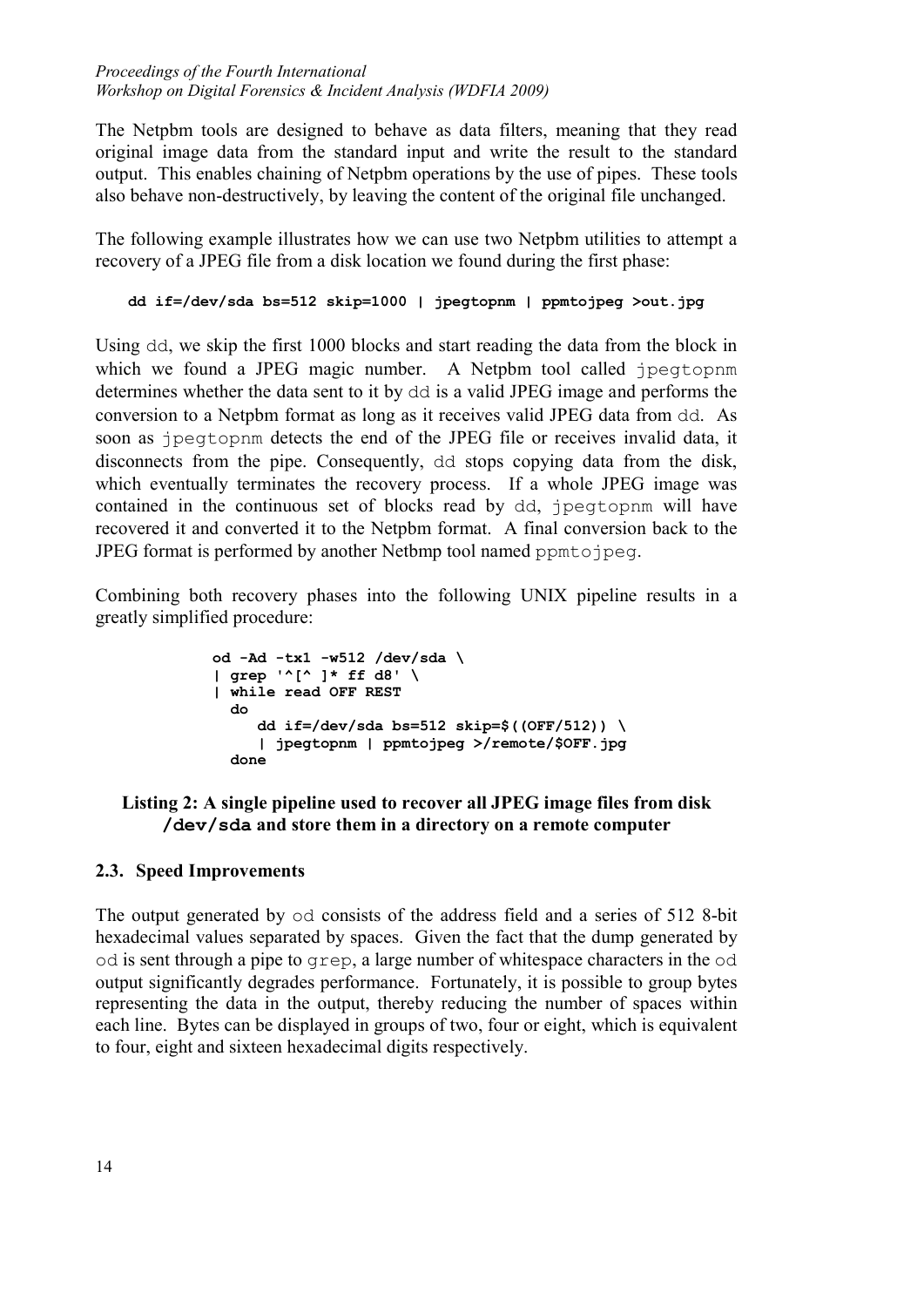

#### **Figure 2: Speed of data transfer between od and grep for different sizes of hexadecimal dump groups**

It is obvious that grouping of bytes should lead to a noticeable speed improvement in the process of passing information between od and grep, which will consequently lead to a better performance of the overall recovery process. Figure 2 shows a graph of relative speeds of data flows between od and grep for different grouping strategies.

Notice, however, that because of endianness special care must be taken when working with multi-byte groups. On little-endian architectures, the order of bytes in a multi-byte group will appear reversed when dumped by od, making it necessary to restructure the regular expression used for finding magic numbers within disk blocks.

#### **2.4. Recording of the Evidence**

The pipeline shown in Listing 2 implicitly records important information about the recovery process. Firstly, the name of a recovered file contains the linear disk block number in which its content was found. Secondly, the timestamp on each recovered file indicates the precise time of recovery, assuming that the clock on the remote computer (where the retrieved files are stored) is set correctly.

Besides these implicit recordings, this pipeline can be easily extended to explicitly record various traces of the recovery procedure to meet legal requirements.

One of the most important pieces of evidence is one that can guarantee the integrity of the recovered data and is able to identify investigators who worked on the recovery process (Patel and Jailani 2008). Most Linux and UNIX systems provide a tool that can be used to record such evidence. It is based on a well-known cryptographic library named *OpenSSL* (OpenSSL Web Site 2009), which supports a variety of most common cryptographic algorithms. OpenSSL can be used for symmetric and asymmetric cryptographic operations, which include encryption and decryption with ciphers, creation of RSA, DSA and Diffie-Hellman key parameters, creation of digital certificates, calculation of message digests, etc. All the functions of the OpenSSL library can be accessed through a UNIX command-line tool named openssl.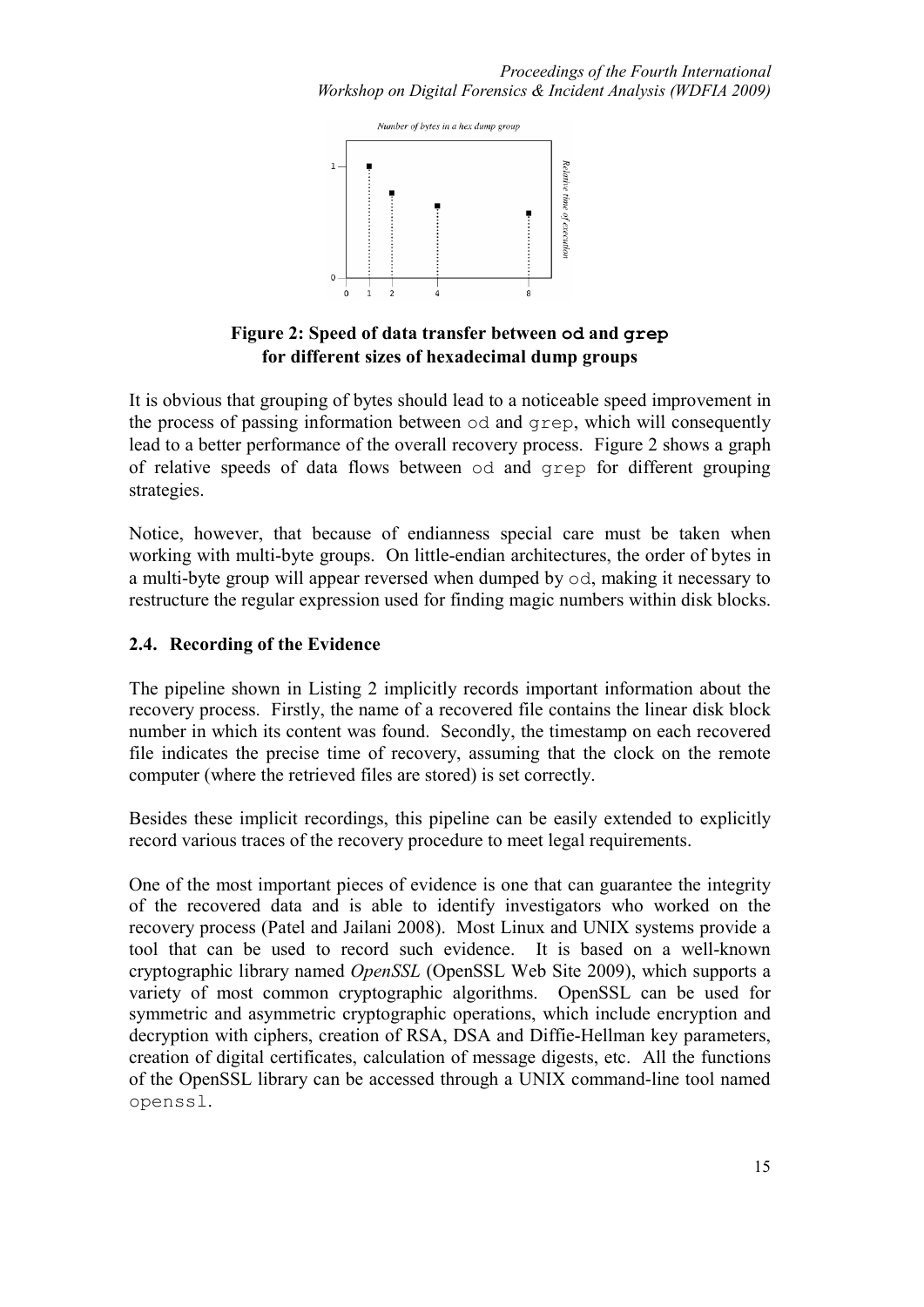Assuming that each of the investigators, who are working on the recovery process, has a previously created pair of keys (e.g. RSA), openssl can be inserted into the pipeline from Listing 2 in order to record a digital signature of each recovered image using investigators' private keys. This would couple the investigators to the content and assure that the content is not tampered with in the period from its recovery to its presentation in court.

To implement this functionality we slightly modify the base pipeline from Listing 2. The easiest way to record tracing information is to make it part of the filename. Instead of recording just the first block number of a recovered file, the filename can hold the date and time of recovery as well. A straightforward way to achieve this is to generate the filename by using the date command:

```
OUTFILE=`date +"%F_%T_${OFF}.jpg"`
```
After recording the desired tracing information inside the filename, we can generate a digest of every recovered file along with the corresponding tracing information and encrypt it using a private key to produce a digital signature. One way to achieve this using OpenSSL is by using the following command sequence:

**( echo \$OUTFILE; cat \$OUTFILE ) | openssl sha1 -sign private.key**

This command couples the file contents and the corresponding tracing information and generates a single SHA-1 digest to ensure that neither is modified. It finally encrypts the digest with a private key and produces a digital signature. If the private key belongs to the investigator collecting the data, this digital signature links the investigator with the collected data and tracing information. We can add this functionality to the pipeline from Listing 2 to get a complete data recovery solution with tracing and data authenticity as shown in Listing 3.

```
 od -Ad -tx1 -w512 /dev/sda \ 
| grep '^[^ ]* ff d8' \ 
| while read OFF REST 
  do 
     OUTFILE=`date +"%F_%T_${OFF}.jpg"` 
    dd if=/dev/sda bs=\frac{1}{2}skip=$((OFF/512)) \
     | jpegtopnm | ppmtojpeg >$OUTFILE 
     ( echo $OUTFILE; cat $OUTFILE ) \ 
     | openssl sha1 -sign priv.key >${OUTFILE}.sig 
  done
```
### **Listing 3: Pipeline from Listing 2 with tracing and digital signatures**

The new functionality produces a signature file for each retrieved image file. To check the authenticity of the recorded data the public key of the investigator who produced the signatures is used with OpenSSL as follows:

 **F='2009-01-23\_11:54:34\_923254.jpg' ( echo \$F; cat \$F ) | openssl sha1 -verify pub.key -signature \${F}.sig**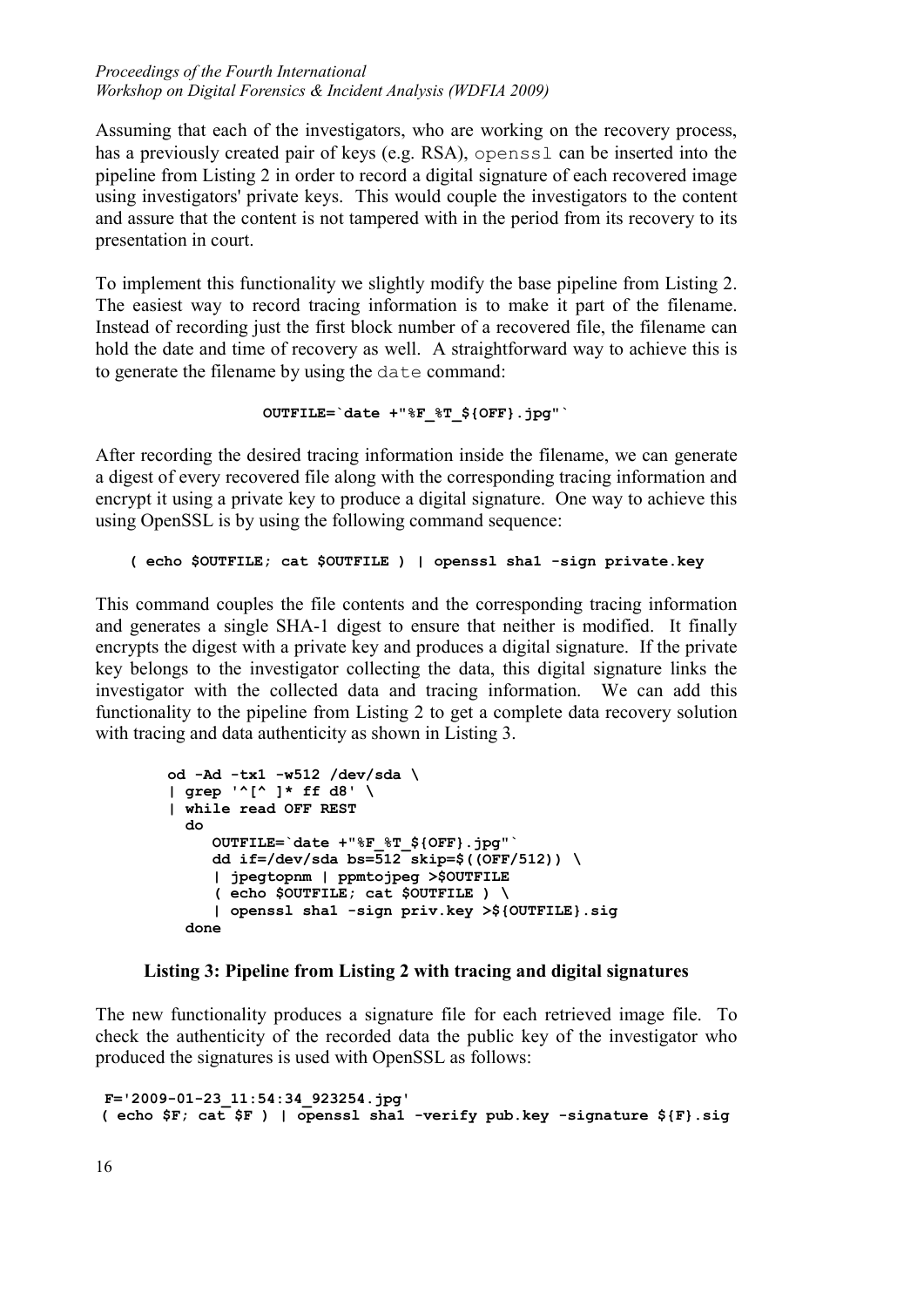# **3. Results**

We performed a number of tests of the presented recovery method on two computers with identical characteristics, equipped with 80 GB hard disk drives. The operating system used for recovery was *Knoppix v4.0.2* booted from a CD-ROM, and the retrieved files were stored over the LAN into a shared directory on another computer. Table 1 summarizes the results of our experiments.

| <b>Parameter</b>                               | <b>Computer 1</b>            | <b>Computer 2</b>            |
|------------------------------------------------|------------------------------|------------------------------|
| Total number of recovered files                | 8549                         | 5522                         |
| Number of false positives                      | 254                          | 147                          |
| Percentage of false positives                  | 2.97 %                       | $2.66\%$                     |
| Number of completely recovered images          | 7217                         | 4855                         |
| Percentage of completely recovered images      | 84.4 %                       | 87.9%                        |
| Number of partly recovered, yet usable images  | 616                          | 452                          |
| Percentage partly recovered, yet usable images | $7.2\%$                      | $8.2\%$                      |
| Average file size (bytes)                      | 34680                        | 12682                        |
| Maximum file size (bytes)                      | 1751376                      | 939704                       |
| Time for reading contents of disk              | $26 \text{ m } 20 \text{ s}$ | $26 \text{ m } 20 \text{ s}$ |
| Time for recovery                              | $84 \text{ m} 6 \text{ s}$   | $83 \text{ m } 22 \text{ s}$ |

**Table 1: Experimental results of using the presented recovery method to retrieve JPEG images from 80 GB hard disk drives** 

## **4. Discussion**

As the results show, the presented method leads to a very high success rate in file recovery, despite its inherent limitations and simple design. The regular expression used to search for JPEG files was limited to two bytes, resulting in a relatively high number of false positives. Fortunately, jpegtopnm is able to recognize that these are not valid JPEG images, so it produces no output for them. They thus appear as empty files among the recovered images, which allows us to instantly recognize and remove them. Nevertheless, by increasing the complexity and accuracy of the regular expression used to search for files of particular type, we can greatly reduce the number of false positives.

Another important result is the number of images that have been completely recovered as well as the number of partly recovered images that are still usable. By "*usable*" in the case of image files we mean that important conclusions can be drawn from the visible content, so that it can serve as evidence in case of a crime investigation. The high rate of successful recovery proves the validity of the seemingly superficial assumption that, in a large number of cases, files occupy continuous series of disk blocks (see Figure 1). Although this is commonly true of smaller files, our experiments have shown in many cases that even large files, with sizes ranging from several hundred kbytes to over one Mbyte, adhere to this rule.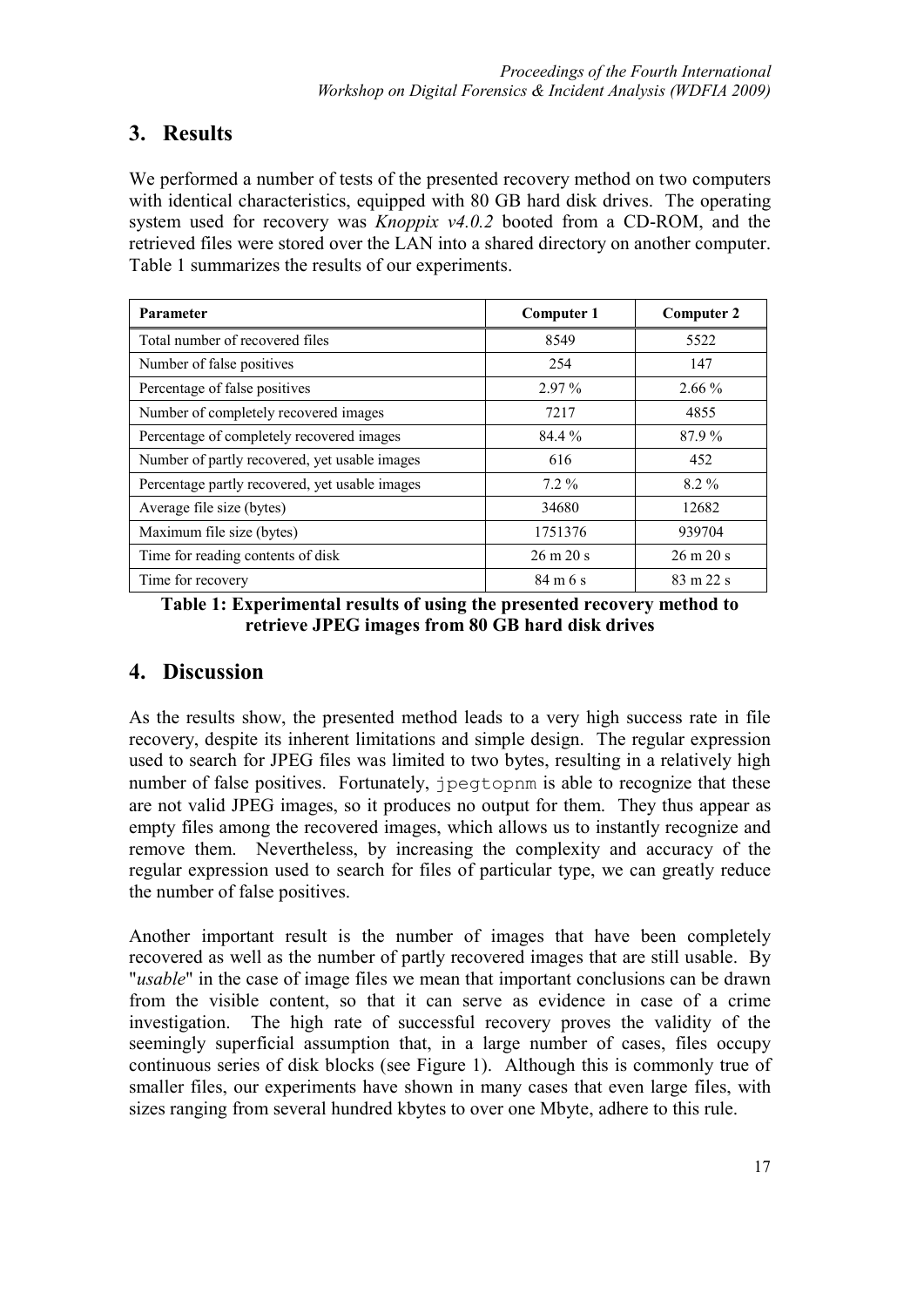Throughout this document we followed a minimalistic approach, trying to keep the number of commands required for recovery as low as possible and tie them together in a fairly simple manner. In spite of that, our choice of Linux as the recovery environment opens a great number of possibilities for easy extensions of the presented functionality.

By adding journalizing and data integrity functions in Section 2.4 we have shown that any new functionality requires only relatively small changes or additions to the pipeline shown in Listing 2, making it suitable for a bottom-up process of building complex forensic tools. This degree of extensibility makes the presented method an excellent framework for teaching file recovery and computer forensics.

Adding support for other file types requires slight modifications of the pipeline given in Listing 2. Recovery of other known image formats can be handled with Netpbm by following an equivalent procedure as illustrated on the example of JPEG images. Most Linux distributions contain tools that can be used in a similar manner for recovery of other important file types.

A big advantage of building a flexible and extensible architecture for file recovery has given us an opportunity to easily add functionality which enables recording of evidential information as a formal trace of activities performed during the process of recovery. It gives our approach an advantage over many programs which focus only on data retrieval without providing any evidence of how the recovery was performed. It should, however, be noted that the recovery time increases with every additional recording option. The total time required for recovery will depend on the complexity and number of additional commands used for evidence recording.

## **5. Conclusion**

In this paper we demonstrated a simple versatile method for recovery of files with evidential recording, independent of file system type and based exclusively on widely available free tools found on most Linux and UNIX systems. Our approach offers most people a quick way to attempt the recovery of their lost files, but is also very important in situations where forensic analysis or data recovery must be performed on a system with restricted or no access to the outside world, which may limit the availability of more sophisticated tools. In such situations, the simple presented technique can be employed as the very first response to file recovery or forensic analysis. Through an optional recording of various types of evidence of the recovery activities, the collected files can be turned into bona fide valid evidence in computer crime investigation and prosecution cases in any jurisdiction.

By facilitating extensibility, the presented file recovery approach forms a solid base for building more complex tools that can be used in digital forensics and computer crime investigation, but can equally well be applied to other areas, such as statistics, psychology and computer science.